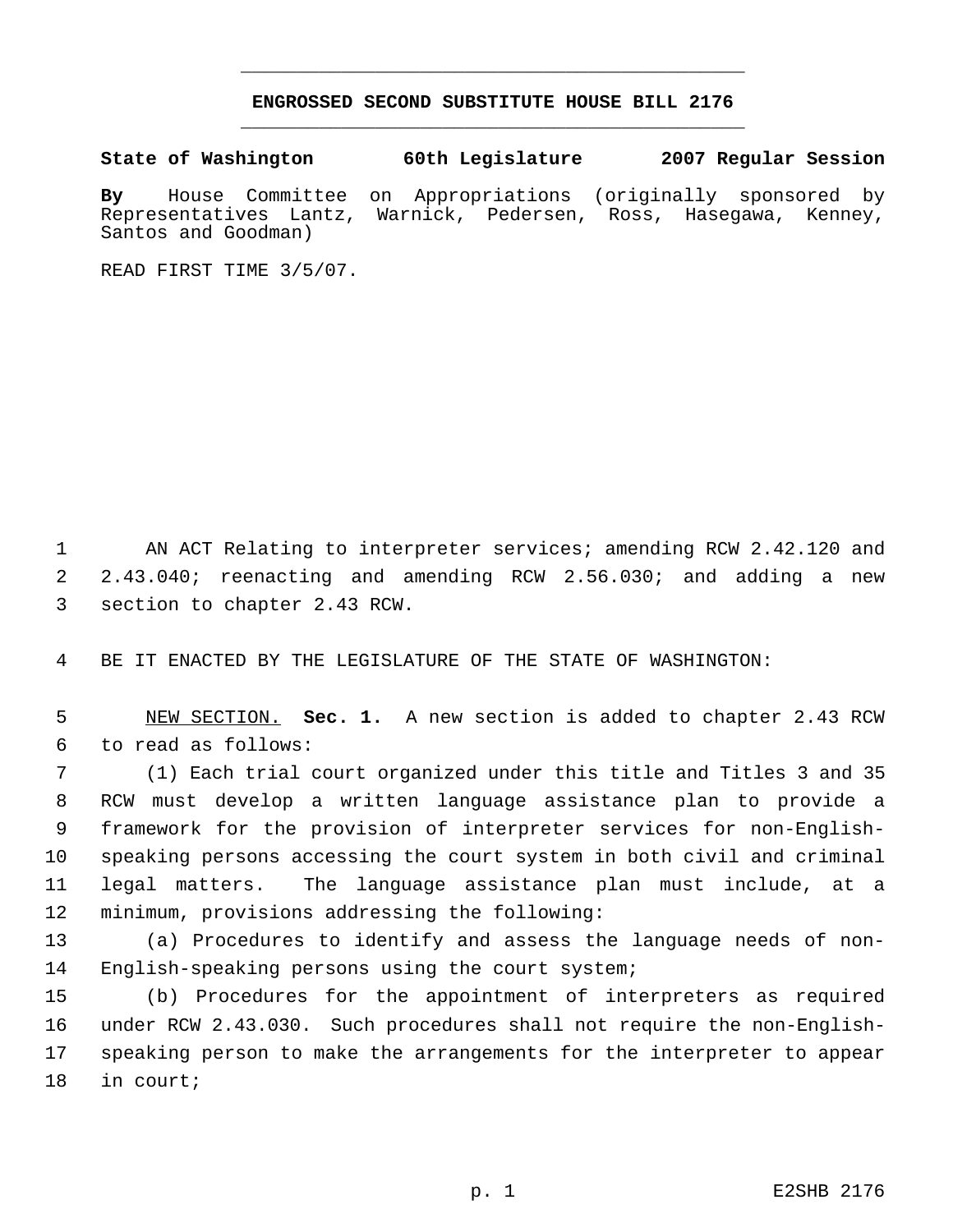(c) Procedures for notifying court users of the right to and availability of interpreter services. Such information shall be prominently displayed in the courthouse in the five foreign languages that census data indicates are predominate in the jurisdiction;

 (d) A process for providing timely communication with non-English speakers by all court employees who have regular contact with the public and meaningful access to court services, including access to services provided by the clerk's office;

 (e) Procedures for evaluating the need for translation of written materials, prioritizing those translation needs, and translating the highest priority materials. These procedures should take into account the frequency of use of forms by the language group, and the cost of 13 orally interpreting the forms;

 (f) A process for requiring and providing training to judges, court clerks, and other court staff on the requirements of the language assistance plan and how to effectively access and work with interpreters; and

 (g) A process for ongoing evaluation of the language assistance plan and monitoring of the implementation of the language assistance plan.

 (2) Each court, when developing its language assistance plan, must consult with judges, court administrators and court clerks, interpreters, and members of the community, such as domestic violence organizations, pro bono programs, courthouse facilitators, legal services programs, and/or other community groups whose members speak a language other than English.

 (3) Each court must provide a copy of its language assistance plan to the interpreter commission established by supreme court rule for approval prior to receiving state reimbursement for interpreter costs under this chapter.

 (4) Each court receiving reimbursement for interpreter costs under RCW 2.42.120 or 2.43.040 must provide to the administrative office of the courts by November 15, 2008, a report detailing an assessment of the need for interpreter services for non-English speakers in court-mandated classes or programs, the extent to which interpreter services are currently available for court-mandated classes or programs, and the resources that would be required to ensure that interpreters are provided to non-English speakers in court-mandated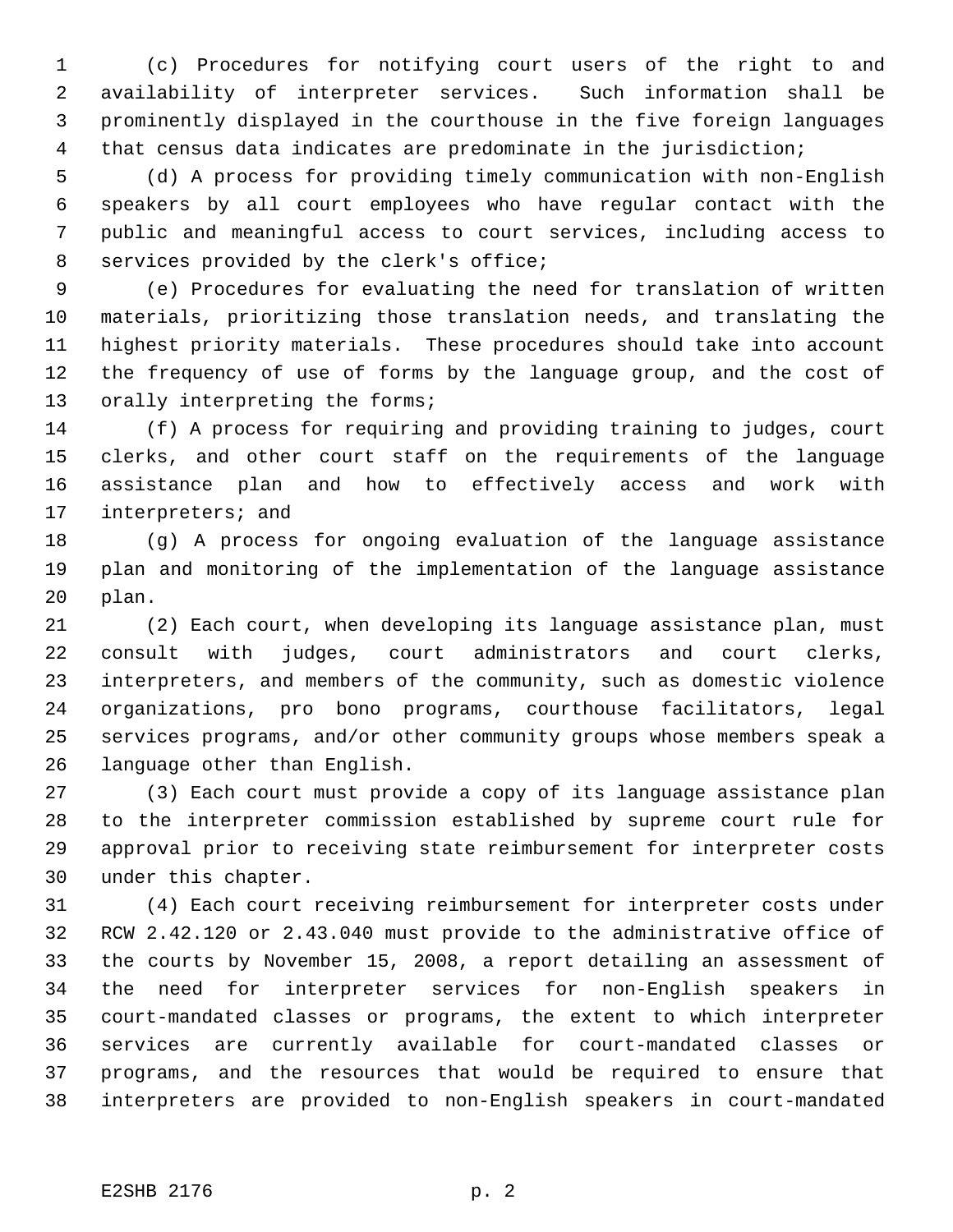classes or programs. The administrative office of the courts shall compile these reports and provide them to the appropriate committees of the legislature by December 15, 2008.

 **Sec. 2.** RCW 2.42.120 and 1985 c 389 s 12 are each amended to read as follows:

 (1) If a hearing impaired person is a party or witness at any stage of a judicial or quasi-judicial proceeding in the state or in a political subdivision, including but not limited to civil and criminal court proceedings, grand jury proceedings, proceedings before a magistrate, juvenile proceedings, adoption proceedings, mental health commitment proceedings, and any proceeding in which a hearing impaired person may be subject to confinement or criminal sanction, the appointing authority shall appoint and pay for a qualified interpreter to interpret the proceedings.

 (2) If the parent, guardian, or custodian of a juvenile brought before a court is hearing impaired, the appointing authority shall appoint and pay for a qualified interpreter to interpret the proceedings.

 (3) If a hearing impaired person participates in a program or activity ordered by a court as part of the sentence or order of disposition, required as part of a diversion agreement or deferred prosecution program, or required as a condition of probation or parole, the appointing authority shall appoint and pay for a qualified interpreter to interpret exchange of information during the program or activity.

 (4) If a law enforcement agency conducts a criminal investigation involving the interviewing of a hearing impaired person, whether as a victim, witness, or suspect, the appointing authority shall appoint and pay for a qualified interpreter throughout the investigation. Whenever a law enforcement agency conducts a criminal investigation involving the interviewing of a minor child whose parent, guardian, or custodian is hearing impaired, whether as a victim, witness, or suspect, the appointing authority shall appoint and pay for a qualified interpreter throughout the investigation. No employee of the law enforcement agency who has responsibilities other than interpreting may be appointed as the qualified interpreter.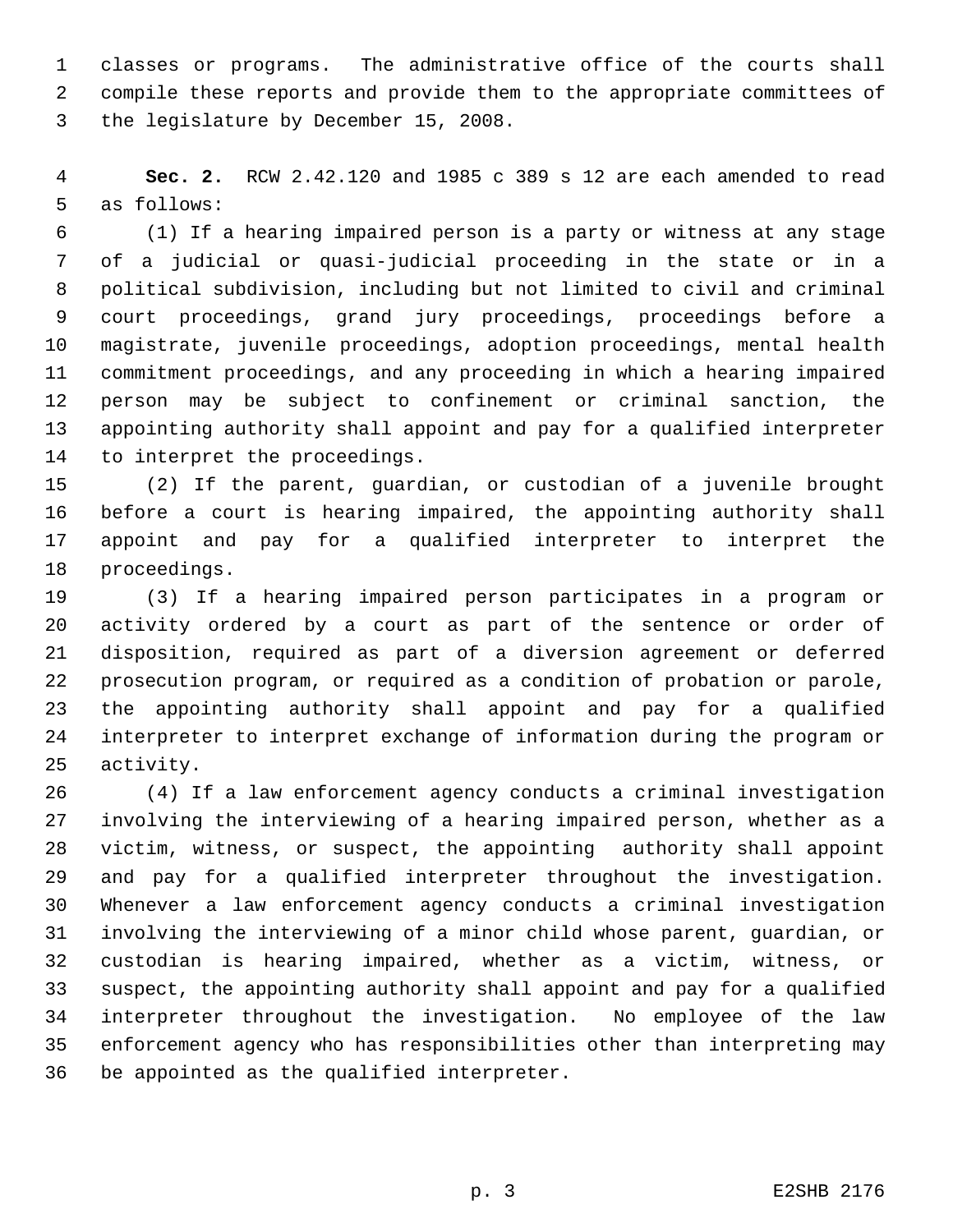(5) If a hearing impaired person is arrested for an alleged violation of a criminal law the arresting officer or the officer's supervisor shall, at the earliest possible time, procure and arrange payment for a qualified interpreter for any notification of rights, warning, interrogation, or taking of a statement. No employee of the law enforcement agency who has responsibilities other than interpreting may be appointed as the qualified interpreter.

 (6) Where it is the policy and practice of a court of this state or of a political subdivision to appoint and pay counsel for persons who are indigent, the appointing authority shall appoint and pay for a qualified interpreter for hearing impaired persons to facilitate communication with counsel in all phases of the preparation and presentation of the case.

 (7) Subject to the availability of funds appropriated for this purpose, the administrative office of the courts shall reimburse the 16 appointing authority for one-half of the payment to the interpreter 17 where a qualified interpreter is appointed for a hearing impaired person by a judicial officer in a proceeding before a court under subsection (1), (2), or (3) of this section in compliance with the provisions of RCW 2.42.130 and 2.42.170.

 **Sec. 3.** RCW 2.43.040 and 1989 c 358 s 4 are each amended to read as follows:

 (1) Interpreters appointed according to this chapter are entitled to a reasonable fee for their services and shall be reimbursed for actual expenses which are reasonable as provided in this section.

 (2) In all legal proceedings in which the non-English-speaking person is a party, or is subpoenaed or summoned by the appointing authority or is otherwise compelled by the appointing authority to appear, including criminal proceedings, grand jury proceedings, coroner's inquests, mental health commitment proceedings, and other legal proceedings initiated by agencies of government, the cost of providing the interpreter shall be borne by the governmental body initiating the legal proceedings.

 (3) In other legal proceedings, the cost of providing the interpreter shall be borne by the non-English-speaking person unless such person is indigent according to adopted standards of the body. In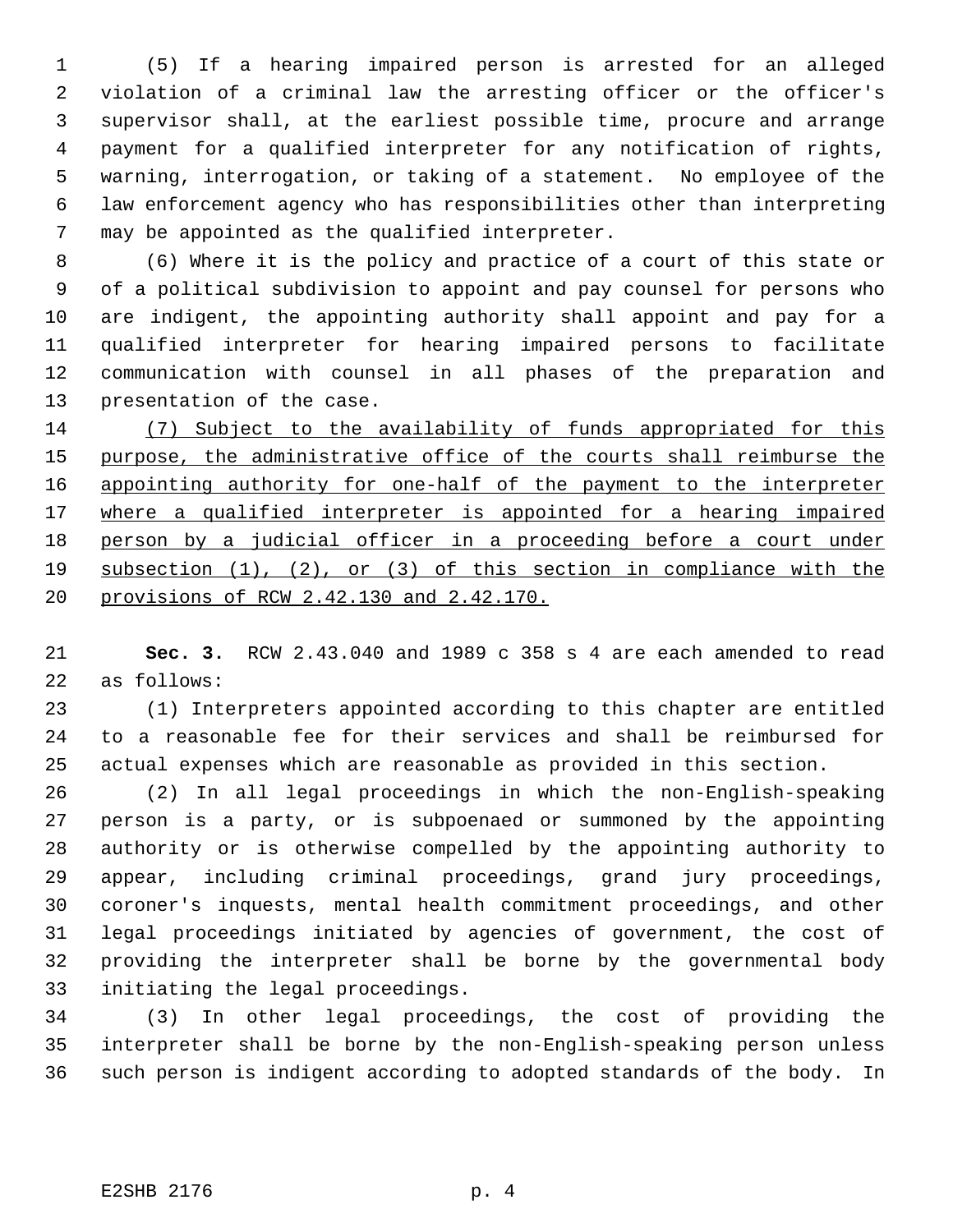such a case the cost shall be an administrative cost of the governmental body under the authority of which the legal proceeding is conducted.

 (4) The cost of providing the interpreter is a taxable cost of any proceeding in which costs ordinarily are taxed.

 (5) Subject to the availability of funds appropriated for this purpose, the administrative office of the courts shall reimburse the appointing authority for one-half of the payment to the interpreter where an interpreter is appointed by a judicial officer in a proceeding before a court at public expense and:

 (a) The interpreter appointed is an interpreter certified by the 12 administrative office of the courts or is a qualified interpreter 13 registered by the administrative office of the courts in a noncertified language, or where the necessary language is not certified or 15 registered, the interpreter has been qualified by the judicial officer 16 pursuant to this chapter;

 (b) The court conducting the legal proceeding has an approved 18 language assistance plan that complies with section 1 of this act; and (c) The fee paid to the interpreter for services is in accordance 20 with standards established by the administrative office of the courts.

 **Sec. 4.** RCW 2.56.030 and 2005 c 457 s 7 and 2005 c 282 s 7 are each reenacted and amended to read as follows:

 The administrator for the courts shall, under the supervision and direction of the chief justice:

 (1) Examine the administrative methods and systems employed in the offices of the judges, clerks, stenographers, and employees of the courts and make recommendations, through the chief justice, for the improvement of the same;

 (2) Examine the state of the dockets of the courts and determine the need for assistance by any court;

 (3) Make recommendations to the chief justice relating to the assignment of judges where courts are in need of assistance and carry out the direction of the chief justice as to the assignments of judges to counties and districts where the courts are in need of assistance;

 (4) Collect and compile statistical and other data and make reports of the business transacted by the courts and transmit the same to the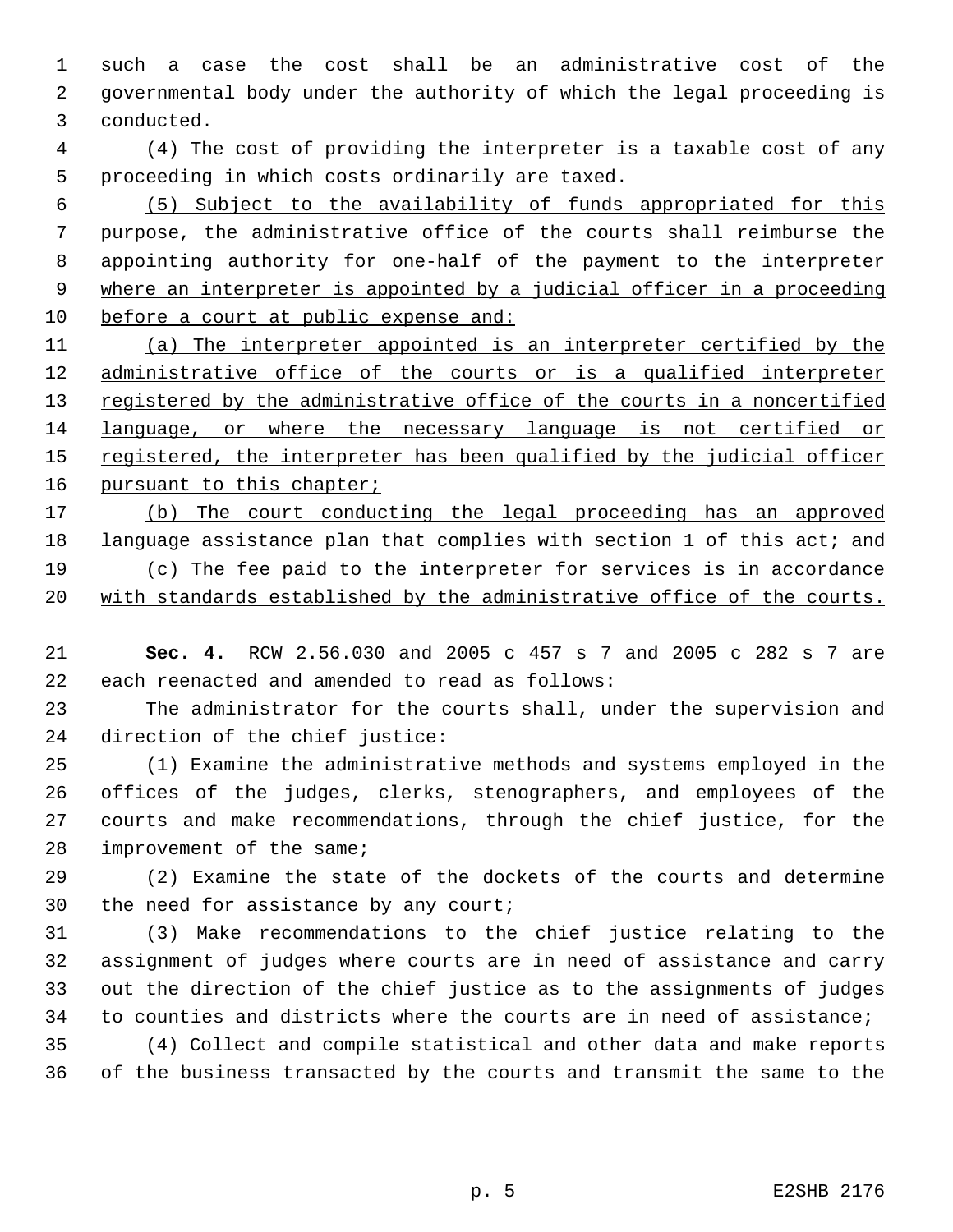chief justice to the end that proper action may be taken in respect thereto;

 (5) Prepare and submit budget estimates of state appropriations necessary for the maintenance and operation of the judicial system and make recommendations in respect thereto;

 (6) Collect statistical and other data and make reports relating to the expenditure of public moneys, state and local, for the maintenance and operation of the judicial system and the offices connected therewith;

 (7) Obtain reports from clerks of courts in accordance with law or rules adopted by the supreme court of this state on cases and other judicial business in which action has been delayed beyond periods of time specified by law or rules of court and make report thereof to supreme court of this state;

 (8) Act as secretary of the judicial conference referred to in RCW 2.56.060;

 (9) Submit annually, as of February 1st, to the chief justice, a report of the activities of the administrator's office for the preceding calendar year including activities related to courthouse security;

 (10) Administer programs and standards for the training and 22 education of judicial personnel;

 (11) Examine the need for new superior court and district court judge positions under an objective workload analysis. The results of the objective workload analysis shall be reviewed by the board for judicial administration which shall make recommendations to the legislature. It is the intent of the legislature that an objective workload analysis become the basis for creating additional district and superior court positions, and recommendations should address that objective;

 (12) Provide staff to the judicial retirement account plan under chapter 2.14 RCW;

 (13) Attend to such other matters as may be assigned by the supreme court of this state;

 (14) Within available funds, develop a curriculum for a general understanding of child development, placement, and treatment resources, as well as specific legal skills and knowledge of relevant statutes including chapters 13.32A, 13.34, and 13.40 RCW, cases, court rules,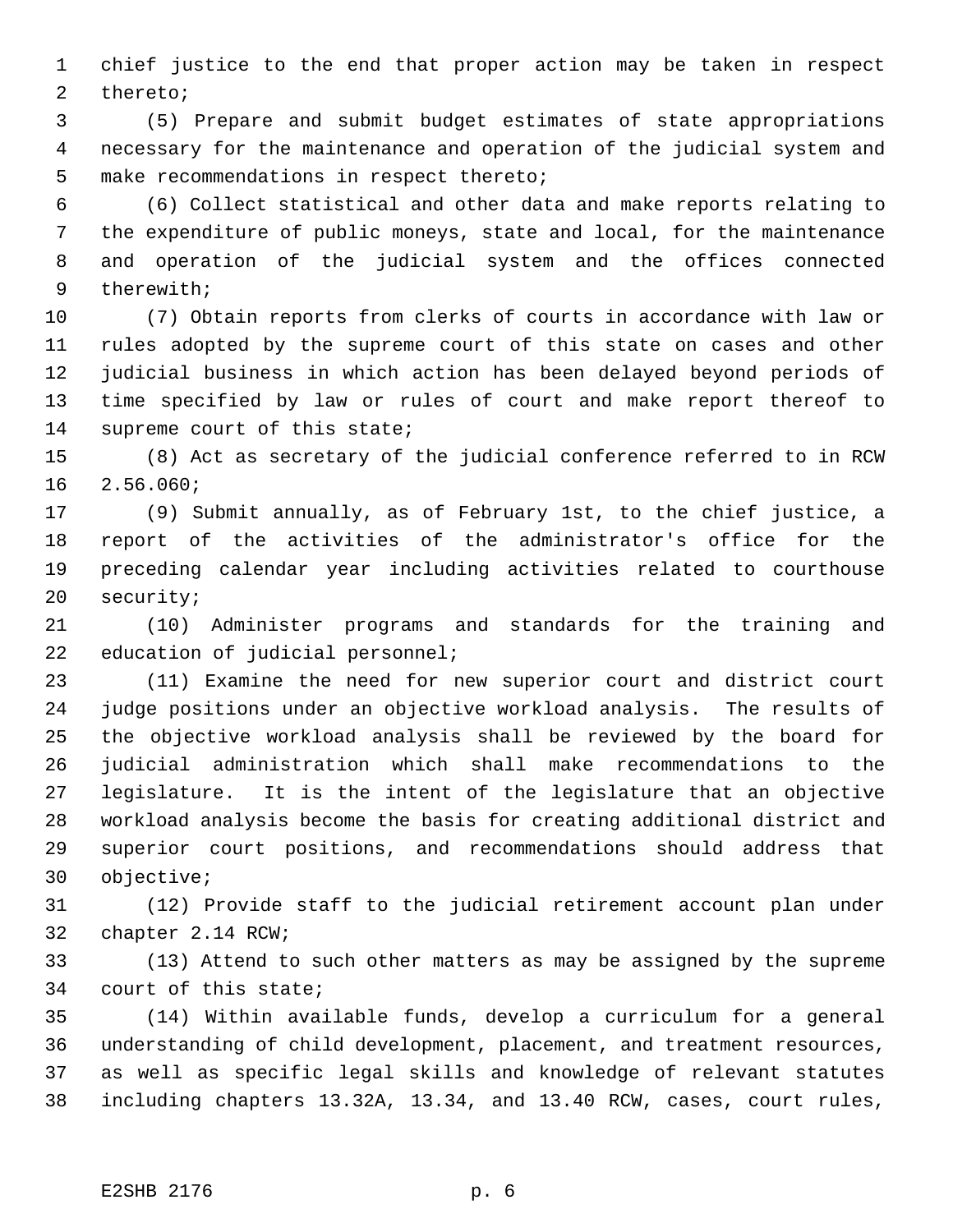interviewing skills, and special needs of the abused or neglected child. This curriculum shall be completed and made available to all juvenile court judges, court personnel, and service providers and be updated yearly to reflect changes in statutes, court rules, or case law;

 (15) Develop, in consultation with the entities set forth in RCW 2.56.150(3), a comprehensive statewide curriculum for persons who act as guardians ad litem under Title 13 or 26 RCW. The curriculum shall be made available July 1, 1997, and include specialty sections on child development, child sexual abuse, child physical abuse, child neglect, clinical and forensic investigative and interviewing techniques, family reconciliation and mediation services, and relevant statutory and legal requirements. The curriculum shall be made available to all superior court judges, court personnel, and all persons who act as guardians ad litem;

 (16) Develop a curriculum for a general understanding of crimes of malicious harassment, as well as specific legal skills and knowledge of RCW 9A.36.080, relevant cases, court rules, and the special needs of malicious harassment victims. This curriculum shall be made available to all superior court and court of appeals judges and to all justices 21 of the supreme court;

 (17) Develop, in consultation with the criminal justice training commission and the commissions established under chapters 43.113, 43.115, and 43.117 RCW, a curriculum for a general understanding of ethnic and cultural diversity and its implications for working with youth of color and their families. The curriculum shall be available to all superior court judges and court commissioners assigned to juvenile court, and other court personnel. Ethnic and cultural diversity training shall be provided annually so as to incorporate cultural sensitivity and awareness into the daily operation of juvenile courts statewide;

 (18) Authorize the use of closed circuit television and other electronic equipment in judicial proceedings. The administrator shall promulgate necessary standards and procedures and shall provide technical assistance to courts as required;

 (19) Develop a Washington family law handbook in accordance with RCW 2.56.180;